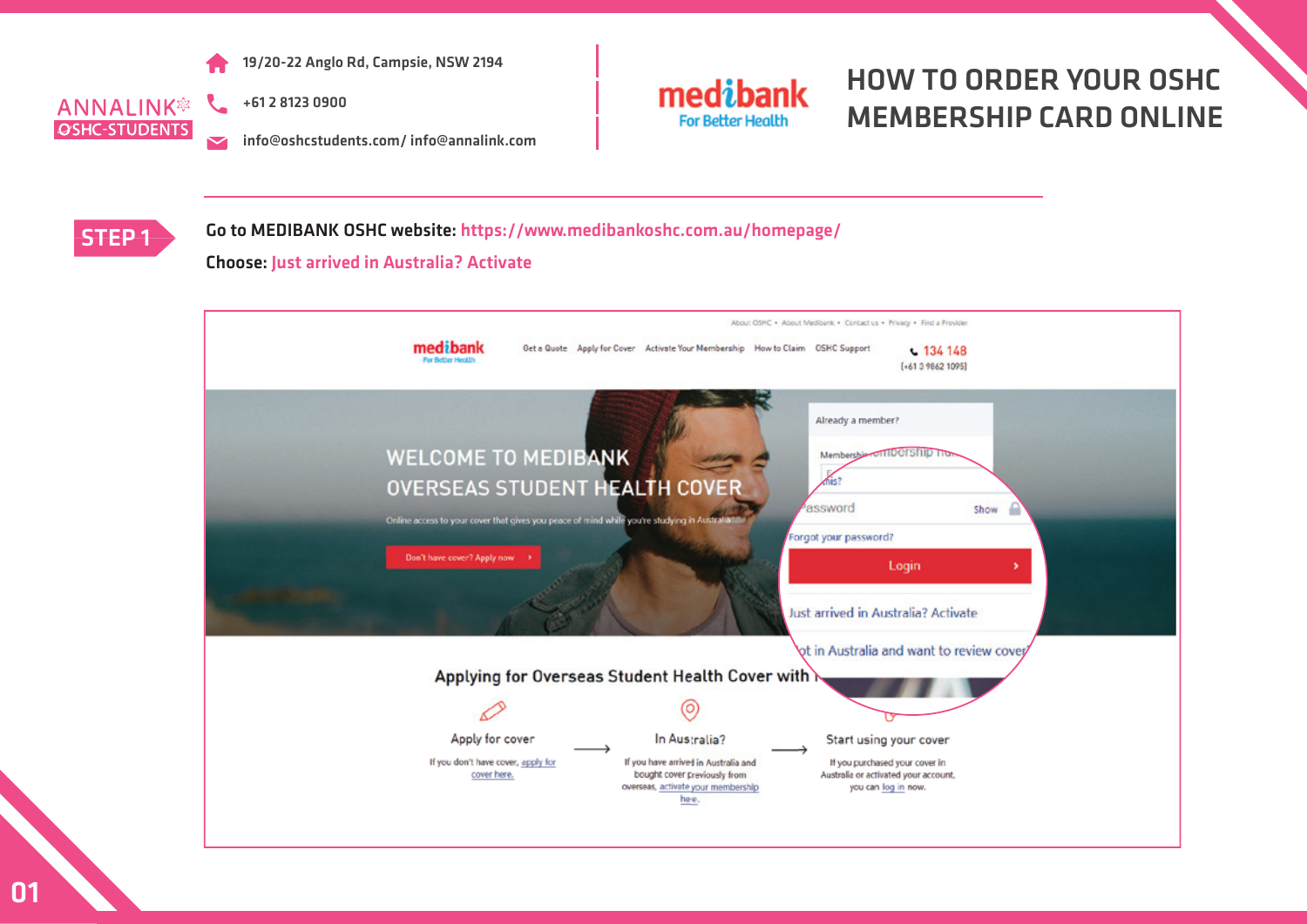

 $\mathcal{L}$ **ANNALINK® OSHC-STUDENTS**  $\overline{\mathbf{v}}$ 



info@oshcstudents.com/ info@annalink.com



## HOW TO ORDER YOUR OSHC MEMBERSHIP CARD ONLINE



STEP 2 Complete some details as: Membership number, First name, Last name, Date of Birth and Gender.<br>Agree with MEDIRANK Privacy Policy then click Search Agree with MEDIBANK Privacy Policy then click Search.

| medibank<br>For Better H                                                                                                                                                                                                                  | About OSHC . About Medibanic . Contact us . Privacy . Find a Provider<br>Get a Quote Apply for Cover Activate Your Membership How to Claim OSHC Support<br>$-134148$<br>$[+61398621095]$                                                                                                                                                                 |
|-------------------------------------------------------------------------------------------------------------------------------------------------------------------------------------------------------------------------------------------|----------------------------------------------------------------------------------------------------------------------------------------------------------------------------------------------------------------------------------------------------------------------------------------------------------------------------------------------------------|
| <b>Activate Online Member Services</b>                                                                                                                                                                                                    |                                                                                                                                                                                                                                                                                                                                                          |
| Please complete the details below to activate your membership or register for Online Member Services.<br>Have your Passport, Certificate of Enrolment and Policy Certificate handy.<br>Please enter your Membership Number or Student ID: |                                                                                                                                                                                                                                                                                                                                                          |
| Membership Number." Enter your Membership Number or Student D ?                                                                                                                                                                           | Student ID:" Enter your Membership Number or Student D ?                                                                                                                                                                                                                                                                                                 |
| Membership Number                                                                                                                                                                                                                         | Student ID                                                                                                                                                                                                                                                                                                                                               |
| First Name: As shown on your policy certificate                                                                                                                                                                                           | Last Name:* As shown on your policy certificate                                                                                                                                                                                                                                                                                                          |
| First Name                                                                                                                                                                                                                                | Last Name                                                                                                                                                                                                                                                                                                                                                |
| Your Date of Birth:*                                                                                                                                                                                                                      | Gender.*                                                                                                                                                                                                                                                                                                                                                 |
| DD-MMM-YYYY e.g. 30-Jun-2018                                                                                                                                                                                                              | Male                                                                                                                                                                                                                                                                                                                                                     |
|                                                                                                                                                                                                                                           | Female                                                                                                                                                                                                                                                                                                                                                   |
| *Required information. Please refer to details on your Passport, Certificate of Enrolment and Policy Certificate.<br>agree to the Terms and Conditions of the Site.<br>Search                                                             | I confirm that I have the consent of other members who are covered under my Medibank OSHC membership (where applicable) to view and manage their personal details and<br>claims under this policy. I understand that personal information of Medibank OSHC members is managed in line with Medibank OSHC's Privacy Policy and that I have understood and |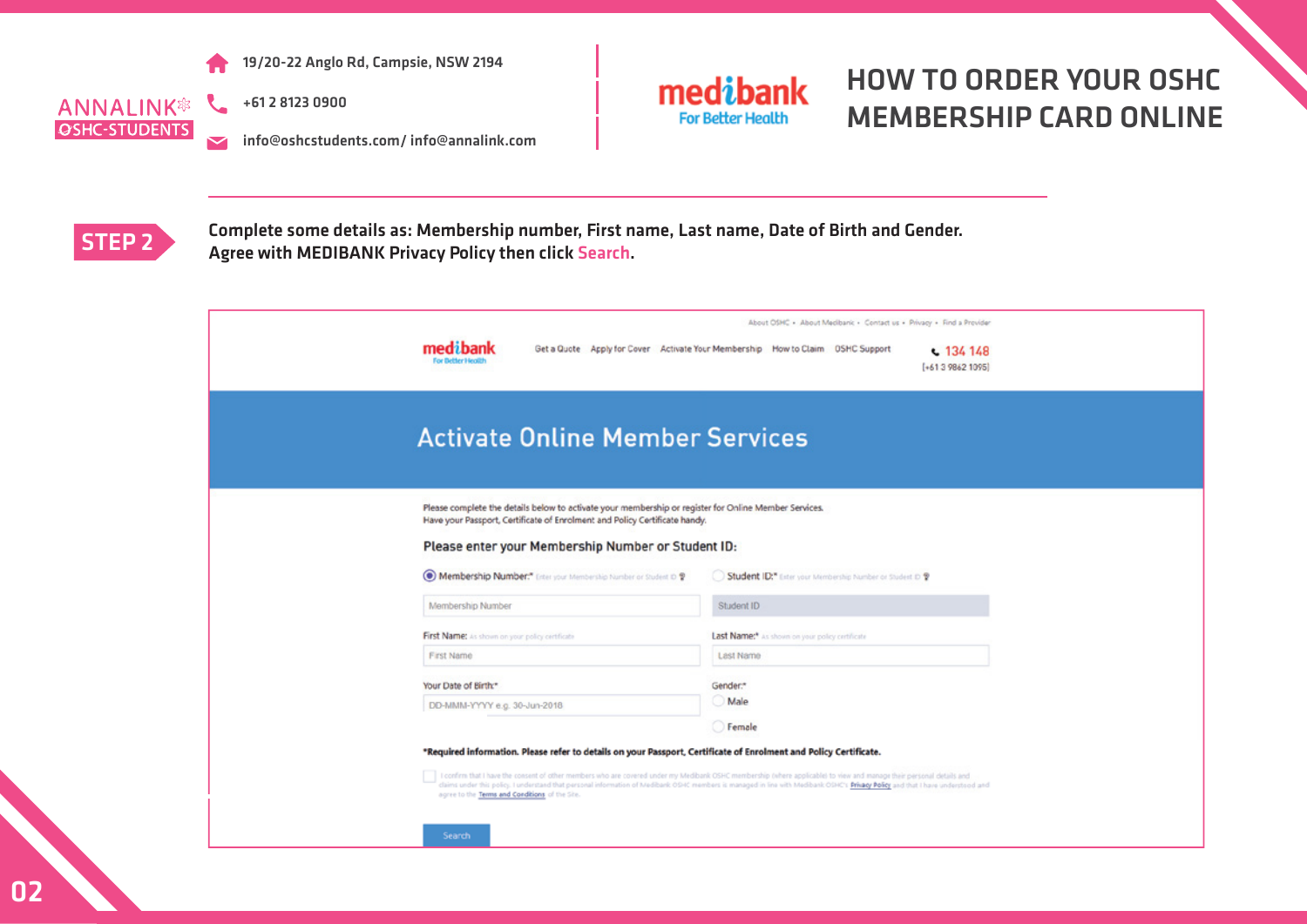

**ANNALINK® OSHC-STUDENTS**  $\blacktriangleright$  +61 2 8123 0900

info@oshcstudents.com/ info@annalink.com



### HOW TO ORDER YOUR OSHC MEMBERSHIP CARD ONLINE

#### **STEP 3** Update your latest details of Passport ID, Email, Mobile Phone, Home Phone, Education Institution, Date of Arrival & Home Address.

Choose your Account Password then Submit.

| medibank<br>Home My Account Extend Cover Health Support OSHC Information<br>For Better Health                                                                                                                                                                                     | About OSHC . About Medibank . Contact us . Privacy . Find a Provider<br>$c$ 134 148<br>Logout<br>$[+61398621095]$ |   |
|-----------------------------------------------------------------------------------------------------------------------------------------------------------------------------------------------------------------------------------------------------------------------------------|-------------------------------------------------------------------------------------------------------------------|---|
| <b>Activate Online Member Services</b>                                                                                                                                                                                                                                            |                                                                                                                   |   |
| To complete the process we need you to update the details we have about you. This means we can contact you with important updates about<br>your Medibank CSHC, as well as special offers and promotions.<br><b>Personal Details</b><br>Title:<br><b>First Name:</b><br>Last Name: |                                                                                                                   |   |
| Passport ID:*                                                                                                                                                                                                                                                                     | Passport country of issue."<br>Vietnam                                                                            | ÷ |
| <b>Contact Details</b>                                                                                                                                                                                                                                                            |                                                                                                                   |   |
| Email:<br>Email address                                                                                                                                                                                                                                                           |                                                                                                                   |   |
| Please note: Either mobile or the home phone field must be filled in.                                                                                                                                                                                                             |                                                                                                                   |   |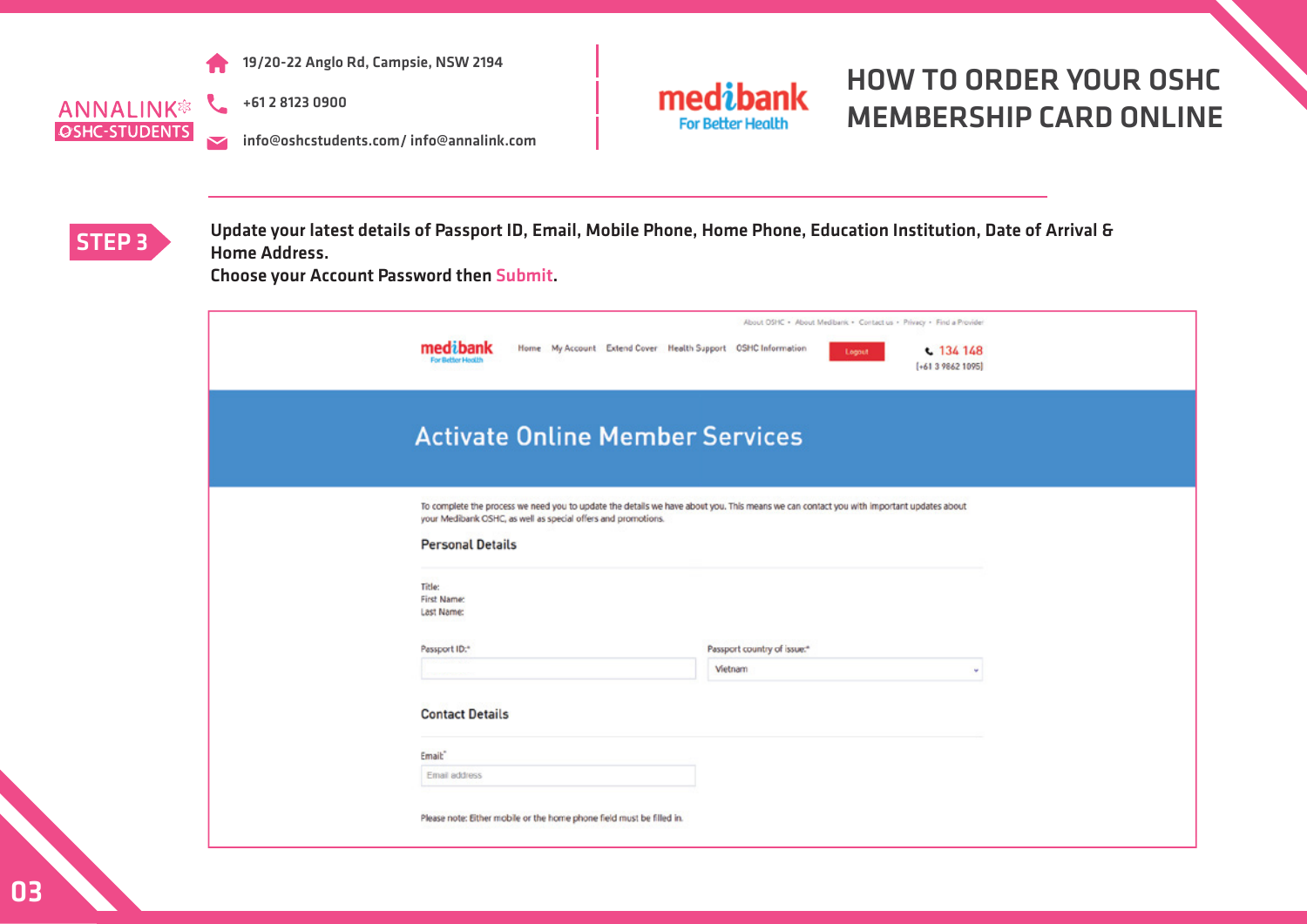

 $\mathcal{L}$ **ANNALINK® OSHC-STUDENTS**  $\overline{\mathbf{v}}$ 

+61 2 8123 0900

info@oshcstudents.com/ info@annalink.com



## HOW TO ORDER YOUR OSHC MEMBERSHIP CARD ONLINE



## STEP 4 Now your Membership is successfully activated.<br>
<u>Login</u> to check your personal information.

| About OSHC . About Medibank . Contact us . Privacy . Find a Provider<br>medibank<br>Get a Quote Apply for Cover Activate Your Membership How to Claim OSHC Support<br>$C$ 134 148<br>For Better Health<br>(+61 3 9862 1095) |
|-----------------------------------------------------------------------------------------------------------------------------------------------------------------------------------------------------------------------------|
| <b>Activate Online Member Services</b>                                                                                                                                                                                      |
| Your membership was successfully Activated - click here to log in.<br><b>Personal Details</b>                                                                                                                               |
| Title:<br>First Name:<br>Last Name:                                                                                                                                                                                         |
| <b>Contact Details</b>                                                                                                                                                                                                      |
| Email:<br>Mobile Phone:<br>Home Phone:                                                                                                                                                                                      |
| Your Australian Address                                                                                                                                                                                                     |
| Street address:<br>Street Address:                                                                                                                                                                                          |
| Suburb:<br>State:<br>Postcode:<br>Is your postal address different to your home address ?:                                                                                                                                  |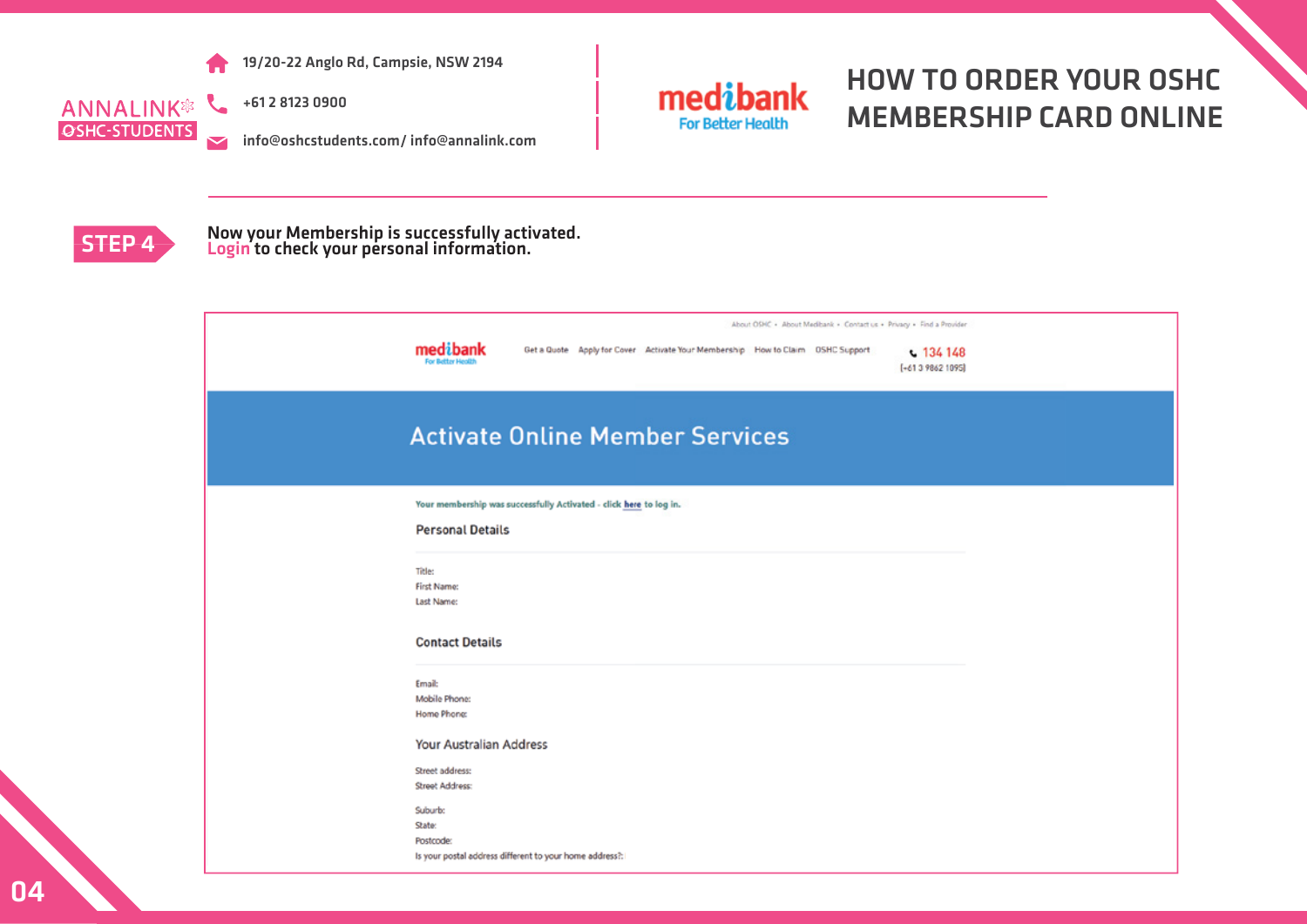

**ANNALINK<sup>®</sup> & OSHC-STUDENTS** 

+61 2 8123 0900

info@oshcstudents.com/ info@annalink.com



# HOW TO ORDER YOUR OSHC MEMBERSHIP CARD ONLINE

After Loging in, you can find your Certificate of Insurance, Membership Digital card, How to make a claim and Update your personal infomation.

| About OSHC . About Medibank . Contact Us . Privacy Policy . Find a Provider<br>€ 134 148 • € (+61 3 9862 1095)<br>medibank<br>Home My Account Renew Membership Make a Claim<br><b>OSHC Information</b> Health Support<br>Log out<br>For Better Health<br><b>Welcome To OSHC Online Member Services</b> |                                                             |                                                                                              |  |  |
|--------------------------------------------------------------------------------------------------------------------------------------------------------------------------------------------------------------------------------------------------------------------------------------------------------|-------------------------------------------------------------|----------------------------------------------------------------------------------------------|--|--|
|                                                                                                                                                                                                                                                                                                        | How can we help you today?                                  |                                                                                              |  |  |
|                                                                                                                                                                                                                                                                                                        |                                                             |                                                                                              |  |  |
| <b>Explore My Cover</b>                                                                                                                                                                                                                                                                                | <b>View My Account</b>                                      | Make a Claim                                                                                 |  |  |
| View transactions and renew your cover<br>here                                                                                                                                                                                                                                                         | View or update your details or update<br>your password here | Have you used health services recently<br>and want to use your cover to pay for<br>expenses? |  |  |
| <b>View Cover</b>                                                                                                                                                                                                                                                                                      | <b>View My Account</b>                                      | Make a Claim                                                                                 |  |  |
|                                                                                                                                                                                                                                                                                                        |                                                             |                                                                                              |  |  |
|                                                                                                                                                                                                                                                                                                        |                                                             |                                                                                              |  |  |
|                                                                                                                                                                                                                                                                                                        |                                                             |                                                                                              |  |  |